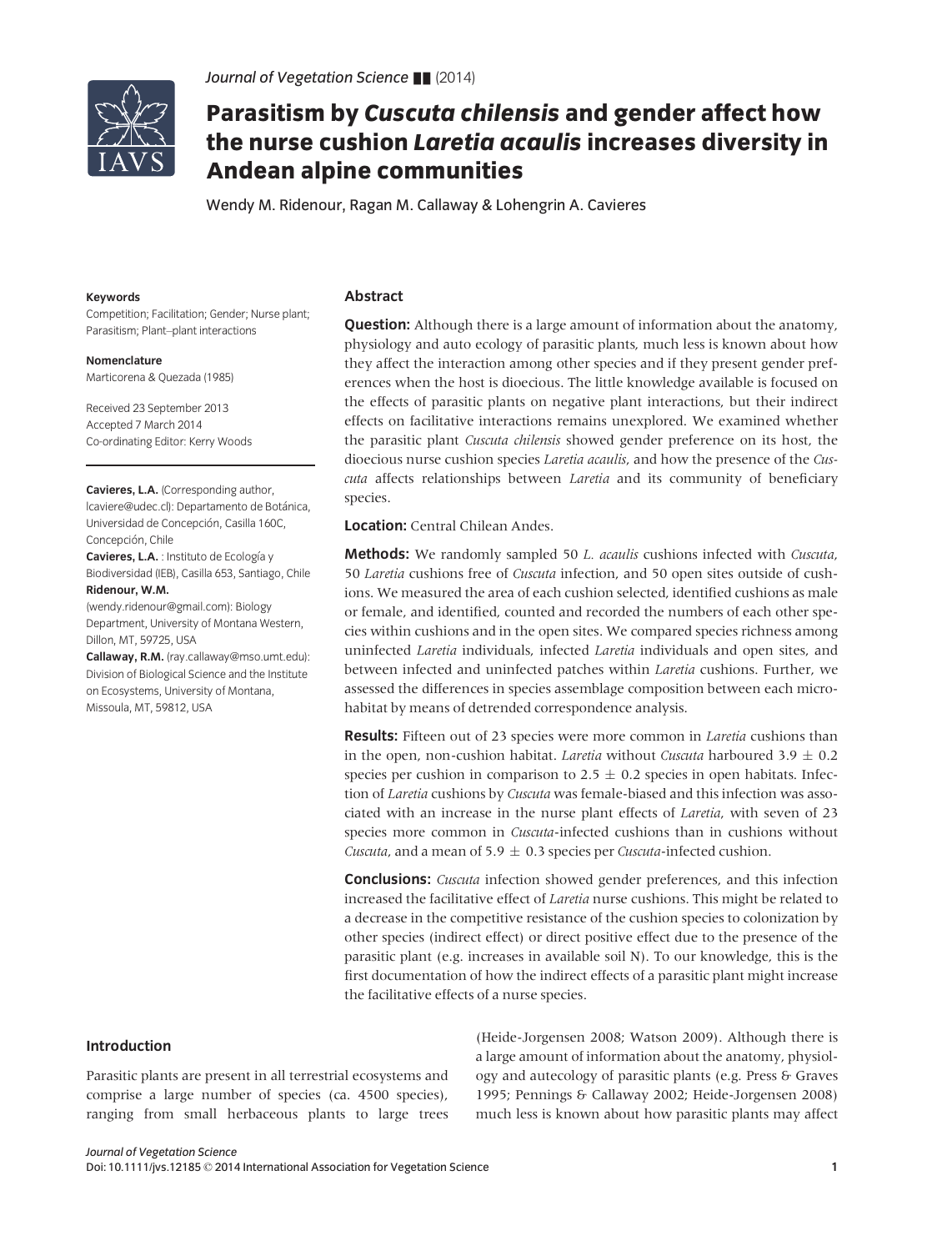plant community attributes such as diversity and interactions among species (Press & Phoenix 2005; Watson 2009).

Parasitic plants in general can strongly affect plant communities because of disproportional effects among potential host species, contributions to nutrient cycling and interactions with other consumers (Watson 2001, 2002, 2004; Press & Phoenix 2005; Spasojevic & Suding 2011). As consumers, parasitic plants might alter net interactions among plants through preferentially feeding on one of the interacting species (Huntly 1991; Callaway & Pennings 1998). For example, Callaway & Pennings (1998) reported that in a Californian salt marsh the parasite Cuscuta salina preferentially infects the dominant competitor Salicornia virginica, decreasing its abundance, allowing an increase in abundance of the subordinate competitor Arthrocnemum subterminale. Thus, through indirect interactions (i.e. when the strength or direction of the interaction among a pair of species is modified by a third one (Levine 1999; Pagès & Michalet 2003), parasitic plants may have important effects on species co-existence and diversity (Press & Phoenix 2005).

However, virtually all studies to date have focused on how parasitic plants affect competitive interactions, we know far less about how parasitic plants might affect facilitative interactions. On the one hand, parasitic plants may preferentially attack an important nurse or benefactor species and eliminate its facilitative effects. On the other hand, since most benefactor species have both facilitative and competitive effects on their beneficiaries (e.g. Schöb et al. 2014), parasites may reduce competitive effects and thereby enhance facilitative effects. Enhancing facilitative effects may have profound implications for community diversity because positive interactions between plants increase community diversity, particularly in physically stressful environments (Michalet et al. 2006; Cavieres et al. 2014). Recently, Watson (2009) reported that parasitic plants could be considered as facilitators because they indirectly enhance the abundance of other species bymodifying nutrient inputs. However, whether parasitic plants directly affect the facilitative effects of a nurse species, thus indirectly affecting the beneficiaries of that nurse, remains unknown.

Facilitation appears to have particularly important effects in many alpine systems (Callaway et al. 2002; Butterfield et al. 2013; Cavieres et al. 2014). Facilitation by many cushion-forming species has been studied extensively in the Andes of Chile, and the importance of facilitative effects has been shown to vary along altitudinal gradients (Cavieres et al. 2002; 2006; Badano & Cavieres 2006a,b), precipitation gradients (Badano & Cavieres 2006a,b), among benefactor cushion species (Cavieres et al. 2008) and among beneficiary species (Cavieres et al. 2007). In the high Andes of central Chile, the parasitic plant Cuscuta chilensis Ker Gawl. (Convolvulaceae), a

native generalist holoparasitic vine, forms dense infections on Laretia acaulis (Cav.) Gilles & Hook. (Apiaceae), a dioecious species with strong facilitative effects (Cavieres et al. 2006, 2007). Cuscuta chilensis appears to attack few other species within the cushions and never infects species outside of cushions. Other species of *Cuscuta* can strongly suppress host species (Jeschke et al. 1994; Koskela et al. 2002; Grewell 2008), and C. salina has been shown to alter the balance of competition in salt marshes (Callaway & Pennings 1998) and enhance species diversity by suppressing community dominants (Grewell 2008).

It is well known that parasite plants show host preferences (Press & Phoenix 2005; Heide-Jorgensen 2008). In the last decades, an increasing number of studies have suggested that males and females of dioecious plants may be differentially affected by parasitism (Agren et al. 1999; Press & Phoenix 2005). However, field evidence of host gender preferences of a parasitic plant is scarce (e.g. Gehring & Whitham 1992). Thus, taking advantage of Laretia acaulis dioecy, it seems relevant to ask if there are gender preferences in C. chilensis infection, and if this might have consequences for the facilitative effect of L. acaulis.

To explore the effects of a parasitic plant on facilitative interactions, we investigated the effects of C. chilensis on species diversity and community composition occurring within *L. acaulis* cushions (hereafter we will refer to studied species by their genus) not infected with Cuscuta, Laretia cushions infected with Cuscuta, between sexes of Laretia and in open sites without cushions. We compared species diversity and community composition within and outside of Cuscuta patches in infected Laretia cushions.

## Methods

#### Study site and species

Fieldwork was conducted at La Parva (33°26'41" S, 70°01'20" W) located in the Chilean Andes 50 km east of Santiago, Chile, at 2800 m a.s.l. The climate is alpine but with a mediterranean-type climate seasonality, thus with low summer rainfall. There is a long snow-free summer period of 5–8 mo, with a mean air temperature of 10.9 °C (Cavieres et al. 2007). Mean total annual precipitation is ca. 445 mm, falling predominately as snow between May and September (Santibáñez & Uribe 1990).

Laretia acaulis is a very flat and tightly knit dioecious cushion species, occurring widely throughout the alpine zone of central Chile. Vegetative growth commences as soon as the ground thaws, and flowering occurs in mid-January, with its leaves dying at the end of the growing season (Hoffmann & Alliende 1984). At the elevation studied, Laretia is near the lower limit of its altitudinal range. Alliende & Hoffmann (1985) reported that Laretia cushions harbour several herbs species, and Cavieres et al. (2006,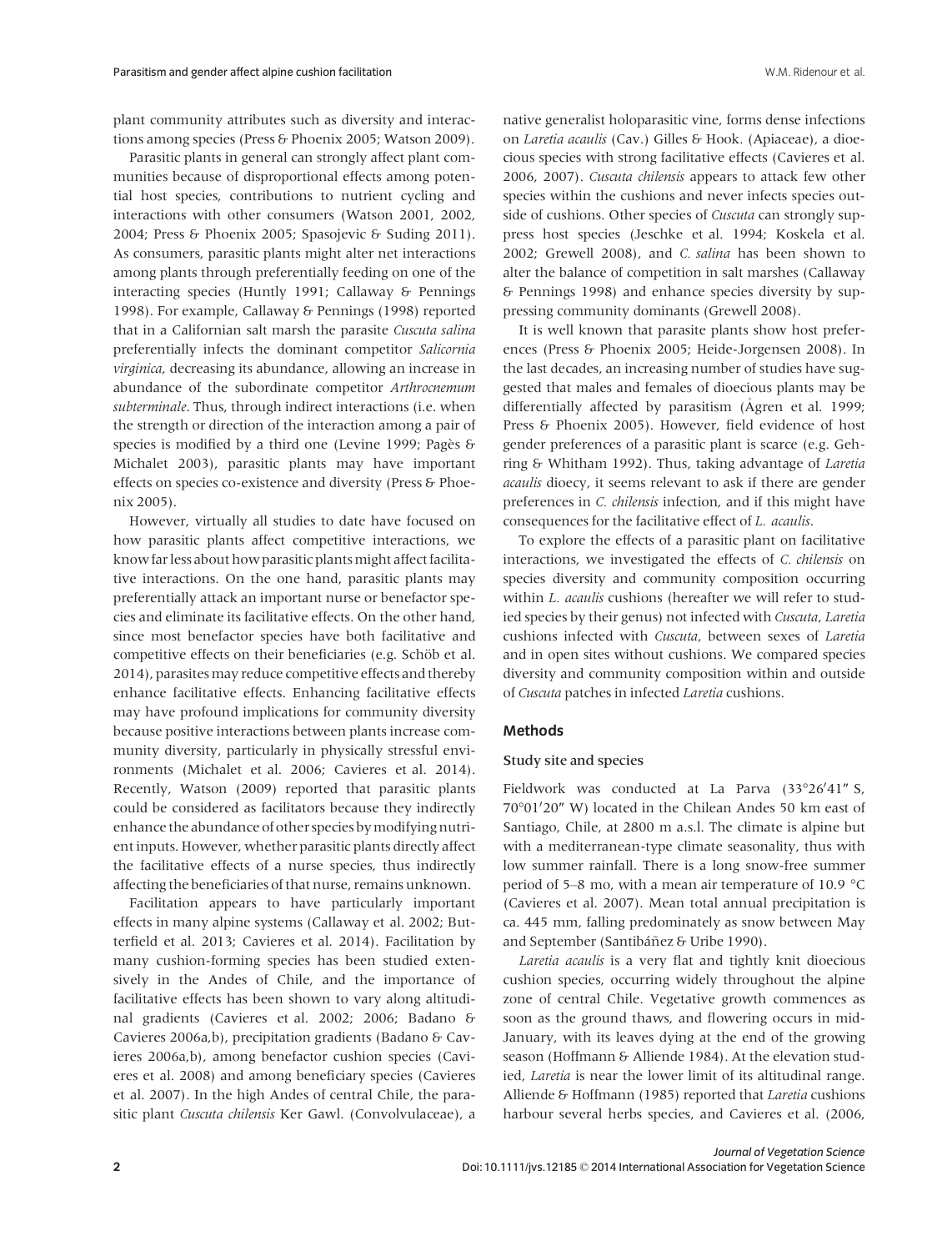2007) demonstrated that the higher species richness and abundance observed is related to mitigation of extreme temperatures and increased soil nutrients and moisture provided by Laretia cushions, which facilitate survival and reproduction of the harboured species. Laretia acaulis is frequently infected with C. chilensis at this elevation, and Cuscuta forms patches of bright yellow-orange, thin leafless stems that cover host Laretia leaves in infected portions of cushions. Cuscuta do not contain chlorophyll, and their thin stems grow between Laretia leaves without forming a closed mat or a distinct 'canopy' from the uninfected portion of Laretia cushions. Thus, it seems unlikely that on a single cushion, microclimate conditions in uninfected patches differ from those of infected patches.

#### Effects of Cuscuta

We randomly sampled 50 L. acaulis cushions infected with Cuscuta, 50 Laretia cushions free of Cuscuta infection and 50 open sites outside of cushions. All samples were located along eight 100-m long, 5-m wide belt transects, and sampling followed established methods to measure the facilitative effects of the cushions on other plants (Cavieres et al. 2006). Field observations suggested that there is no spatial aggregation between infected and uninfected cushions along the transect (i.e. they were randomly spaced), thus the sampled open areas are representative of alternative microhabitats for both cushion types. We measured the area (length  $\times$  width) of each cushion selected, identified cushions as male or female, and identified, counted and recorded the numbers of all other species within cushions and in the open sites. Open areas outside of cushions were randomly located 50 cm east of each of the sampled cushions without Cuscuta, and were identical in size and shape to their corresponding cushion. For the 50 cushions infected with Cuscuta, we sampled cushions of similar size to the uninfected cushions. The total areas sampled were: uninfected cushions and open area  $-21.5 \text{ m}^2$ , infected cushions  $-22.2 \text{ m}^2$ .

We measured the sizes of all Cuscuta patches within 45 of the Laretia individuals that were infected, and sampled the density and area covered by each individual of each species inside of Cuscuta patches and outside of Cuscuta patches. The total areas sampled were: infected patches within cushions  $-4.8 \text{ m}^2$ , and uninfected patches within cushions  $-15.1 \text{ m}^2$ . To estimate the preference of *Cuscuta* for Laretia and all species found within Laretia, we examined all individual plants and all Laretia stems within Cuscuta patches for infection, based on the presence of at least one Cuscuta coil (after Callaway & Pennings 1998). Cuscuta chilensis is much smaller than most other Cuscuta species and haustoria were not visible without magnification, so we did not count haustoria.

We compared species richness among uninfected Laretia individuals, infected Laretia individuals and open sites, and between infected and uninfected patches within Laretia cushions in two ways. First, we compared the total number of species found in each habitat using ANOVA and post-ANOVA Tukey comparisons to test the three treatments within a factor, and only ANOVA to test the two treatments. Second, we calculated species accumulation curves, first for uninfected Laretia, infected Laretia and open sites, and second between infected and uninfected patches within Laretia cushions. Since our protocol included samples that varied in area, these curves were constructed using sample-based rarefaction techniques to avoid biases due to the sequence in which samples were added to the curves. For each microhabitat (i.e. first for infected Laretia, uninfected Laretia and open areas, and then for infected and uninfected patches within Laretia cushions) we generated a species x samples matrix, where each cell (i, j) indicated the presence (1) or absence (0) of the ith species in the jth sample. From these matrices, 5000 re-samples with replacement were randomly drawn for each sample size (from one sample to the maximum number of samples), and the Mao-Tau observed richness estimation and its 95% confidence interval calculated. The average values of species richness were then plotted against the respective sample size to construct a species accumulation curve for each microhabitat. Significant differences were assumed if confidence intervals did not overlap at the asymptote of the species accumulation curves (Gotelli & Colwell 2001). The rarefaction analyses were performed with the software EstimateS v. 8.2 (http://viceroy.eeb.uconn.edu/estimates/ EstimateSPages/AboutEstimateS.htm). We assessed the differences in species assemblage composition between each type of cushion (i.e. infected or not with Cuscuta) by means of a detrended correspondence analysis (DCA), which considered both the difference in the species present in each microhabitat and the difference in abundance for the common species between microhabitats. Ordination analysis was performed with PC-ORD 4.24 (MjM Software Design, Gleneden Beach, OR, US).

# Effects of cushion gender

We determined the proportions of male and female Laretia cushions infected with *Cuscuta* ( $n = 46$ ) and the proportions of male and female cushions without Cuscuta  $(n = 46)$  in our samples. We compared species richness and density of individuals among male and female Laretia using a one-way ANCOVA with cushion area as covariate. To determine whether differences between genders were inherent or likely caused by preferential infection with Cuscuta, we compared species richness and density between uninfected male and female Laretia with a one-way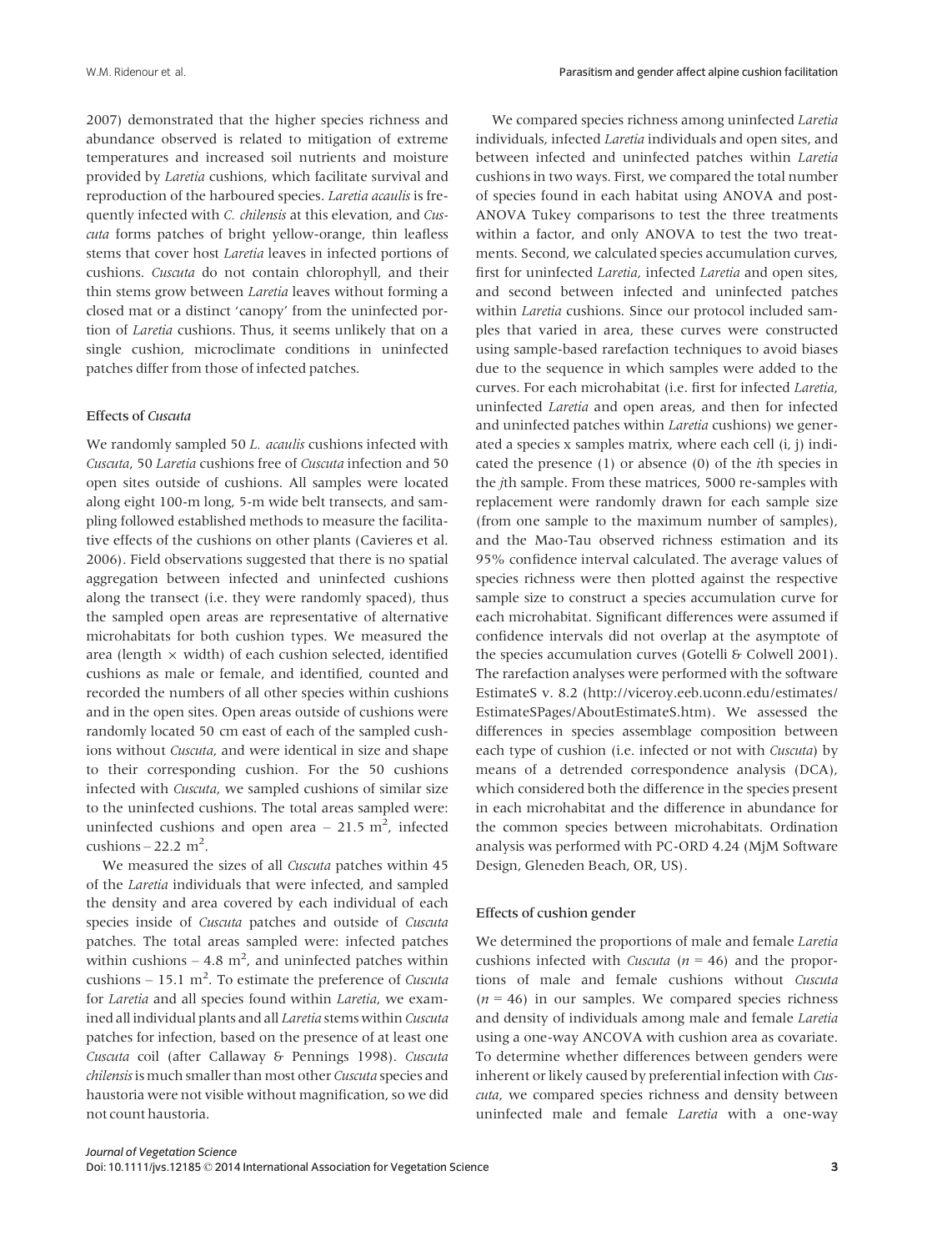ANCOVA with cushion area as covariate. We also performed two-way ANCOVA for total density and richness for all 92 cushions, with Cuscuta presence and gender as factors and cushion size and total area occupied by Cuscuta as covariates. Even though total density is an area-based variable, we used cushion area as a covariate because area involves more than just space for beneficiary species to occupy. Size is likely to be correlated with cushion age, which provides more time for beneficiary species to colonize cushions, and size may be correlated with increased habitat heterogeneity as cushions mature and withincushion patchiness develops. Statistical analyses were performed with STATISTICA 6.0 (Statsoft Inc., Tulsa, OK, US).

# Results

# Cuscuta and the facilitative effect of Laretia

There were 23 species, other than Laretia and Cuscuta, in our samples. Of these, 13 occurred in at least one sample in the open, whereas all species occurred at least once in the cushions (Table 1). Cuscuta was found only within Laretia cushions, and did not occur in the open even when patches of other species it sometimes parasitized within cushions, such as Haplopappus scrobiculatus, were present in the open. Species diversity was higher in non-Cuscutainfected Laretia than in the open, but species diversity was even higher in Laretia parasitized by Cuscuta than in Laretia cushions that did not have Cuscuta (Fig. 1a).

Fifteen of the 23 species present in the community (65.2%) were significantly more common in cushions in general than in the open; either more common in uninfected cushions (one species) or equally common in infected and uninfected cushions (Table 1). Eight species were significantly more common in cushions with Cuscuta than in cushions without *Cuscuta* or in the open (Table 1), where two species (Polygala salaciana and Lepidium philippianum) were observed only in Cuscuta-infected cushions (Table 1). Only one species, the non-native Cerastium

Table 1. Plant species abundance in open areas: in Laretia acaulis cushions without Cuscuta chilensis and in Laretia cushions infected with Cuscuta. Results show means and ±1 SE. Column on the right shows the number of Cuscuta coils observed on each species when growing in open areas and Laretia cushions on which Cuscuta formed coils.

| Species Area Sampled                 | Open Areas (21.5 $\text{m}^2$ ) | Laretia acaulis                        |                                     |       |
|--------------------------------------|---------------------------------|----------------------------------------|-------------------------------------|-------|
|                                      |                                 | Without Cuscuta (21.5 m <sup>2</sup> ) | With Cuscuta (22.2 m <sup>2</sup> ) |       |
| Preference for cushions              |                                 |                                        |                                     |       |
| Calceolaria biflora                  |                                 | $0.03 \pm 0.03^a$                      | $0.33 \pm 0.19^b$                   | 3/30  |
| Hypochaeris clarionoides             |                                 | $0.16 \pm 0.16^a$                      | $0.13 \pm 0.09^a$                   |       |
| Rytidosperma pictu                   |                                 | $0.15 \pm 0.11^a$                      | $0.37 \pm 0.21^a$                   |       |
| Erigeron andicola                    |                                 | $0.57 \pm 0.33$ <sup>a</sup>           | $0.86 \pm 0.42^a$                   |       |
| Euphorbia collina                    |                                 | $0.13 \pm 0.13$                        |                                     |       |
| Haplopappus scrobiculatus            | $3.17 \pm 1.13^a$               | $7.95 \pm 2.30^{b}$                    | $9.40 \pm 2.04^b$                   | 23/54 |
| Poa sp.                              | 5.54 $\pm$ 0.91 <sup>a</sup>    | $40.12 \pm 4.48^b$                     | 48.89 $\pm$ 5.50 <sup>b</sup>       | 0/4   |
| Cerastium arvense*                   | $1.53 \pm 0.89^a$               | $20.61 \pm 5.26^b$                     | $10.24 \pm 3.90^{\rm b}$            | 0/2   |
| Preference for cushions with Cuscuta |                                 |                                        |                                     |       |
| Polygala salasiana                   |                                 |                                        | $0.14 \pm 0.10$                     |       |
| Lepidium philippianum                |                                 |                                        | $0.11 \pm 0.07$                     |       |
| Festuca sp.                          |                                 | $0.62 \pm 1.53^a$                      | $6.67 \pm 2.57^b$                   | 0/18  |
| Hordeum comosum                      |                                 | $1.84 \pm 0.91^a$                      | $6.58 \pm 1.89^b$                   |       |
| Olsynium philippii                   |                                 | $0.63 \pm 0.37$ <sup>a</sup>           | $1.92 \pm 0.46^a$                   |       |
| Taraxacum officinale*                | $0.50 \pm 0.20^a$               | $2.28 \pm 0.49^a$                      | $6.00 \pm 0.83^b$                   |       |
| Acaena pinnatifida                   | $0.20 \pm 0.09^a$               | $0.23 \pm 0.14^a$                      | $2.11 \pm 0.65^b$                   | O/5   |
| No preference                        |                                 |                                        |                                     |       |
| Alstroemeria exerens                 | $0.59 \pm 0.33^a$               | $0.48 \pm 0.22^a$                      | $0.55 \pm 0.28$ <sup>a</sup>        | O/1   |
| Berberis empetrifolia                | $2.93 \pm 1.11^a$               | $3.22 \pm 1.53^a$                      | $1.74 \pm 0.91^a$                   | 0/5   |
| Luzula sp.                           | $0.38 \pm 0.21^a$               | $0.09 \pm 0.06^a$                      | $0.30 \pm 0.16^a$                   | 0/4   |
| Nassauvia pyramidalis                | $0.89 \pm 0.53^a$               | $1.88 \pm 1.50^a$                      | $2.34 \pm 1.24^a$                   | 0/4   |
| Quinchamalium chilense               | $0.67 \pm 0.28^a$               | $1.29 \pm 0.42^a$                      | $2.55 \pm 0.91^a$                   | 0/5   |
| Senecio polygaloides                 | $0.03 \pm 0.03^a$               | $0.29 \pm 0.25^{\circ}$                | $0.83 \pm 0.42^a$                   |       |
| Senecio bustillosianus               | $1.41 \pm 0.59^a$               | $2.23 \pm 0.72$ <sup>a</sup>           | $1.92 \pm 1.00^a$                   |       |
| Preference for open                  |                                 |                                        |                                     |       |
| Chaethanthera euphrasioides          | $25.69 \pm 8.10^a$              | $1.76 \pm 0.81^a$                      | $0.80 \pm 0.42^a$                   | 0/4   |

For each species, shared letters represent no significant differences between means.

\*Non-native species.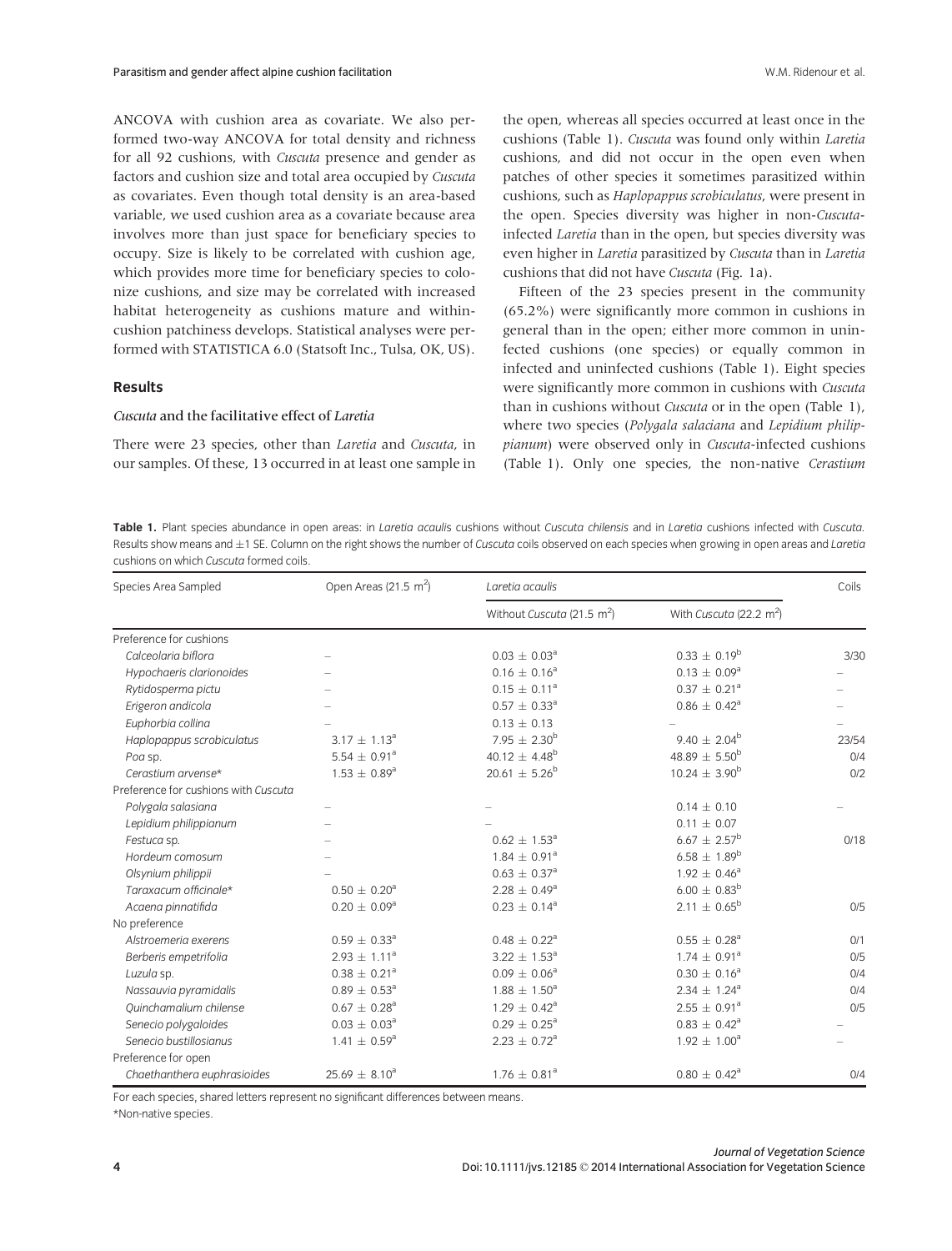

Fig. 1. Total species richness in (a) open areas, in Laretia without Cuscuta and in Laretia infected with Cuscuta, and (b) within patches of Laretia with no Cuscuta infection and within patched infected with Cuscuta. Different letters designate significant differences and bars represent  $\pm 1$  SE.

arvense, showed a higher abundance within non-infected cushions than in Cuscuta-infected cushions. Further, only the annual herb Chaethanthera euphrasioides was significantly more common in the open than in either infected or uninfected Laretia cushions.

Within Laretia cushions infected with Cuscuta, species richness was far higher in Cuscuta patches than in patches of cushion free of Cuscuta (Fig. 1b). There were 22 species in the samples for within-cushion infected vs non-infected patches, and within infected cushions 17 species were more common in Cuscuta patches and no species was more common in uninfected patches (Table 2).

Differences in total species richness were also evident in species accumulation curves. Species accumulated significantly faster and to higher levels in uninfected Laretia cushions than in the open, but these processes were even higher in Laretia infected with Cuscuta (Fig. 2). Within infected cushions, species accumulation rates and levels

were far higher in Cuscuta patches, despite the much smaller total area occupied by Cuscuta, than in Laretia patches without Cuscuta (Fig. 3).

Laretia had strong effects on community composition, as estimated through ordination, and Cuscuta infection caused comparatively minor, but significant, changes in this measure of communities (Fig. 4). Laretia cushions either with  $(106 \pm 10 \text{ individuals} \cdot \text{m}^{-2})$  or without  $(86 \pm 8 \text{ individuals})$ als $\cdot$ m<sup>-2</sup>) Cuscuta infections had higher densities of individual species than open ground  $(44 \pm 8 \text{ individuals} \cdot \text{m}^{-2})$ , but there was no significant difference in beneficiary density between infected and uninfected cushions (ANOVA,  $F = 13.58$ ,  $df = 2,147$ ,  $P < 0.0001$ , post-ANOVA Tukey for infected and uninfected cushions vs open,  $P < 0.0001$ and  $P = 0.002$ , respectively, for Cuscuta vs no Cuscuta,  $P = 0.252$ .

### Laretia gender and nurse plant effects

Of the 46 Laretia cushions infected with Cuscuta, 12 were male and 34 (74%) were female. Of the 46 Laretia cushions not infected with Cuscuta, nine (20%) were female and 37 were male. A proportion test ( $P \le 0.01$ ) indicated a strong preference for female Laretia with Cuscuta.

Considering uninfected and infected Laretia together, female plants had significantly higher densities of beneficiaries (114  $\pm$  10 vs 84  $\pm$  8 individuals $\cdot$ m<sup>-2</sup>), higher beneficiary richness (4.8  $\pm$  0.3 vs 3.1  $\pm$  0.2 species per sample), and higher richness per area of cushion (12.3  $\pm$  1.3 vs  $8.6 \pm 0.9$  species  $m^{-2}$ ; Fig. 5) than male plants. Inherent gender differences appeared to determine the gender effect for density, whereas Cuscuta preference for female Laretia appeared to determine gender differences for richness. First, in a replication-limited ( $n = 9$  for females) analysis of uninfected Laretia the effect of gender was significant for density (one-way ANCOVA,  $F = 5.59$ ,  $df = 1.43$ ,  $P = 0.023$ ), but not for richness ( $F = 0.70$ ,  $df = 1.43$ ,  $P = 0.409$ ) or for richness per area of cushion ( $F = 2.84$ ,  $df = 1.43$ ,  $P = 0.099$ ). Second, in two-way ANCOVAs the effect of gender was significant for total density but not for infection, while for richness the effect of infection was significant but the effect of gender was not (Table 3).

#### **Discussion**

Enhanced community diversity resulting from the presence of nurse, or foundation, species that ameliorate harsh environmental conditions and support a diverse assemblage of other organisms has been widely documented (Callaway 2007 and references therein). Alpine plants with cushion morphologies, such as Laretia acaulis, facilitate beneficiary plant species that would otherwise not be present or would be much less common in alpine plant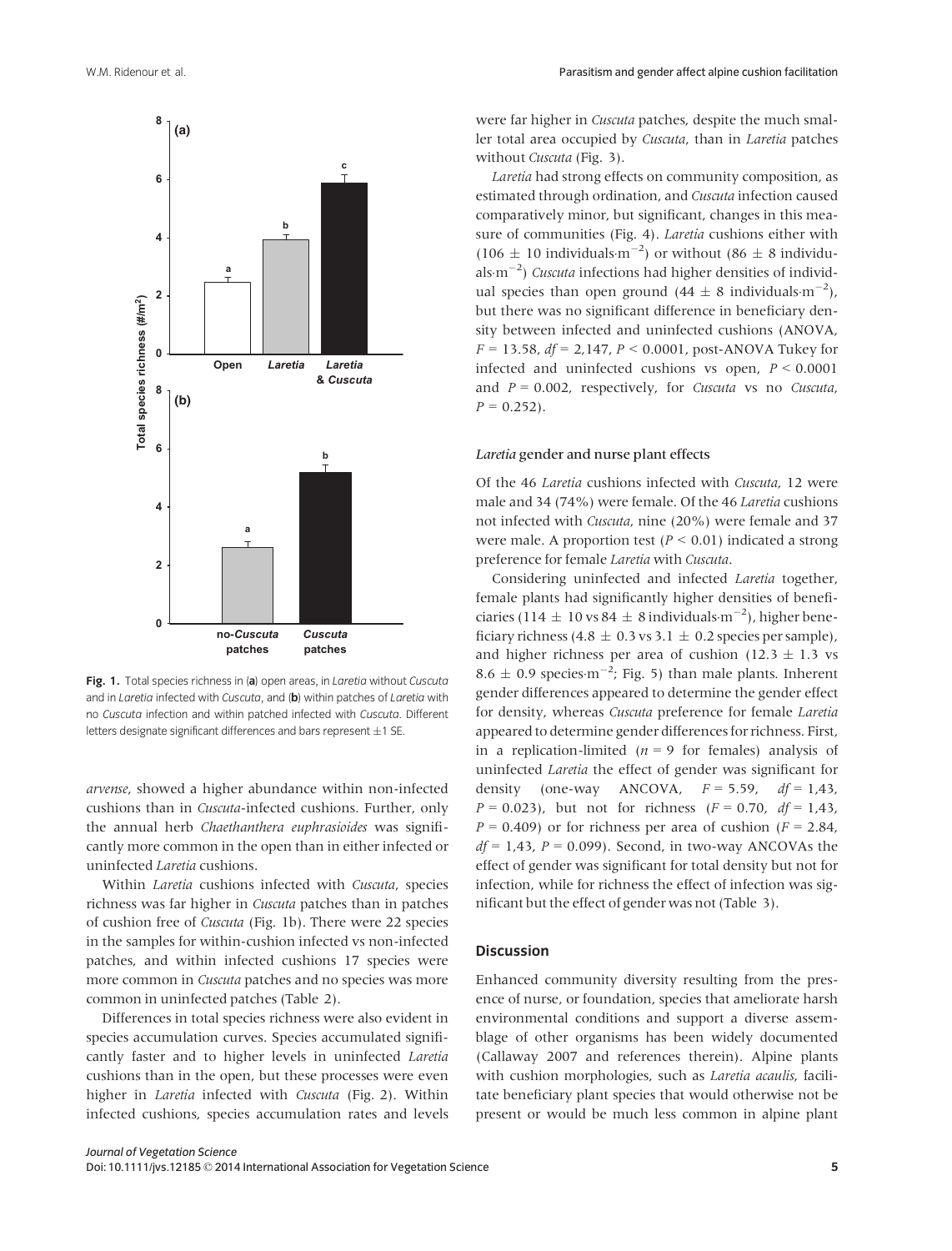Table 2. Plant species abundance within Laretia acaulis cushions infected with Cuscuta chilensis, in Cuscuta patches and in patches of cushion free of Cuscuta. Results show means  $\pm$  1 SE. Column on the right shows the number of Cuscuta coils for each species in patches inside Laretia with no Cuscuta and patches on which Cuscuta had formed coils.

| Species                     | Laretia acaulis                           | Coils                                 |           |  |
|-----------------------------|-------------------------------------------|---------------------------------------|-----------|--|
|                             | No Cuscuta patches (15.1 m <sup>2</sup> ) | Cuscuta patches (4.8 m <sup>2</sup> ) |           |  |
| Laretia acaulis             |                                           |                                       | 9796/9796 |  |
| Preference for Cuscuta      |                                           |                                       |           |  |
| Festuca sp.                 |                                           | $30.00 \pm 8.14$                      | 18/0      |  |
| Lepidium philippianum       |                                           | $7.24 + 2.18$                         | 2/0       |  |
| Calceolaria biflora         |                                           | $3.00 \pm 1.78$                       | 2/0       |  |
| Chaethanthera euphrasioides |                                           | $2.58 \pm 1.45$                       | 4/0       |  |
| Hypochaeris clarionoides    |                                           | $1.96 \pm 1.49$                       | 3/0       |  |
| Rytidosperma pictu          |                                           | $1.22 \pm 0.72$                       | 2/0       |  |
| Polygala salasiana          |                                           | $0.89 \pm 0.66$                       | 1/0       |  |
| Acaena pinnatifida          | $0.04 \pm 0.03^a$                         | $12.87 \pm 3.90^b$                    | 6/0       |  |
| Hordeum comosum             | $0.18 \pm 0.10^a$                         | $40.29 \pm 17.32^b$                   | 22/0      |  |
| Olsynium philippii          | $0.16 \pm 0.12^a$                         | $9.09 \pm 2.33^{b}$                   | 11/0      |  |
| Erigeron andicola           | $0.13 \pm 0.10^a$                         | $4.60 \pm 2.77^b$                     |           |  |
| Quinchamalium chilense      | $0.16 \pm 0.12^a$                         | $9.09 \pm 2.33^{b}$                   | 3/1       |  |
| Poa sp.                     | 32.04 $\pm$ 6.45 <sup>a</sup>             | $116.69 \pm 20.47^b$                  | 114/0     |  |
| Taraxacum officinale*       | $2.60 \pm 0.51$ <sup>a</sup>              | $20.49 \pm 4.11^b$                    | 23/2      |  |
| Haplopappus scrobiculatus   | $3.73 \pm 1.12^a$                         | $32.18 \pm 10.74^b$                   | 53/23     |  |
| Cerastium arvense*          | $5.07 \pm 2.17^a$                         | $20.11 \pm 6.69^b$                    | 29/2      |  |
| Senecio polygaloides        | $0.36 \pm 0.16^a$                         | $12.78 \pm 4.21^b$                    | 8/1       |  |
| No preference               |                                           |                                       |           |  |
| Senecio bustillosianus      | $1.29 \pm 0.73^a$                         | $2.98 \pm 1.85^a$                     | 6/4       |  |
| Nassauvia pyramidalis       | $0.73 \pm 0.42^a$                         | $2.82 \pm 1.98^a$                     | 14/2      |  |
| Alstroemeria exerens        | $0.40 \pm 0.20^a$                         | $2.24 \pm 1.91^a$                     | 1/0       |  |
| Berberis empetrifolia       | $1.80 \pm 1.57^a$                         | $3.69 \pm 2.20^a$                     | 5/0       |  |

For each species, shared letters represent no significant differences between means.

\*Non-native species.

communities (Cavieres & Badano 2009; Cavieres et al. 2014). The net positive effects of alpine cushion plants on their beneficiaries are primarily due to amelioration of abiotic stress in the alpine environment (e.g. Cavieres et al. 2007), but even this net amelioration does not preclude concomitant strong competitive effects (see Cavieres et al. 2006; De Bello et al. 2011; Dvorsky et al. 2013). Here we found that overall species richness was higher within Laretia cushions than in the open, but richness was higher still in Laretia parasitized with Cuscuta than in non-parasitized Laretia cushions. Indeed, within infected cushions, patches with Cuscuta contained more species than patches without Cuscuta. Similar effects were observed on the abundance of those species found in the three microhabitats, where a majority of the species showed higher abundance on Cuscuta-infected cushions. Parasitic plants such as Cuscuta spp. can have strong negative effects on their hosts (Pennings & Callaway 2002). Thus, our results suggest that C. chilensis, by strongly preferentially infecting Laretia, may suppress the competitive effects of Laretia, which in turn indirectly enhances the facilitative effects of this cushion plant. Our results add to a growing body of work showing that parasitic plants such as Cuscuta can structure plant communities



Fig. 2. Species accumulation curves for plots in the open, plots in Laretia without Cuscuta and plots in Laretia with Cuscuta. Bars represent 95% confidence intervals.

(Pennings & Callaway 1996; Callaway & Pennings 1998; Marvier 1998; Grewell 2008) and in some cases function as 'ecological keystone species' (Watson 2001, 2004, 2009).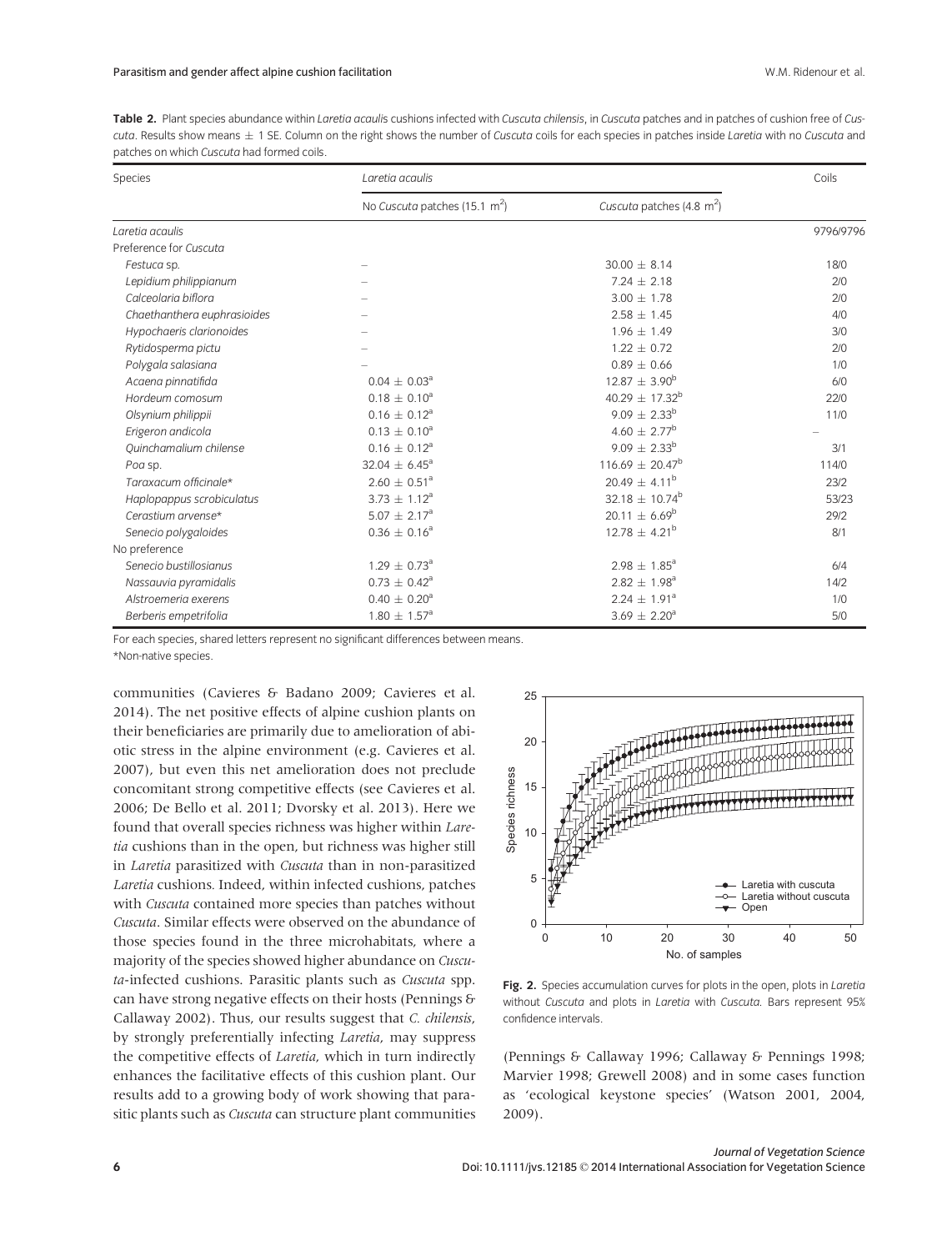

Fig. 3. Species accumulation curves for plots within patches of Laretia with Cuscuta and in plots within Laretia without presence of Cuscuta. Bars represent 95% confidence intervals.



Fig. 4. Detrended correspondence analysis ordination of plots in open areas, in Laretia cushions Cuscuta infection, and in Laretia cushions without Cuscuta infection. Total inertia =  $3.96$ , Eigenvalues =  $0.82$  and 0.42 for axes 1 and 2, respectively. Large symbols represent centroids and bars represent 95% confidence intervals.

Even though most parasitic plants, including Cuscuta spp., are generalists, it is well established that Cuscuta spp. commonly exhibit host preferences (Pennings & Callaway 1996; Callaway & Pennings 1998; Koskela et al. 2002; Grewell 2008). For instance, Koch et al. (2004) found that for Cuscuta campestris, the quality of resources acquired from a host is host-dependent, and that C. campestris selectively parasitized hosts having the largest rewards. Runyon et al. (2006) discovered that seedlings of Cuscuta pentagona use volatile chemical cues emitted by neighbouring plants to direct growth towards suitable hosts. We found that C. chilensis only occurs within Laretia cushions and did not occur in the open, even when patches of other species it some-



Fig. 5. Density of all species, richness per Laretia cushion, and species per square metre in male and female Laretia cushions either infected with Cuscuta or not infected with Cuscuta. Bars represent  $\pm 1$  SE; statistics are presented in Table 3.

times parasitized within cushions, e.g. Haplopappus scrobiculatus, were present in the open. Thus C. chilensis, by selectively parasitizing Laretia, increases its net facilitative effects, affecting the overall richness and structure of this alpine plant community.

The promotion of other species by C. chilensis may be due to more than competitive suppression of Laretia. The growth of plants in arctic and alpine ecosystems is commonly constrained by nutrient availability, particularly nitrogen (N) (Bowman et al. 1993), and parasitic plants often speed the recycling of N because they typically have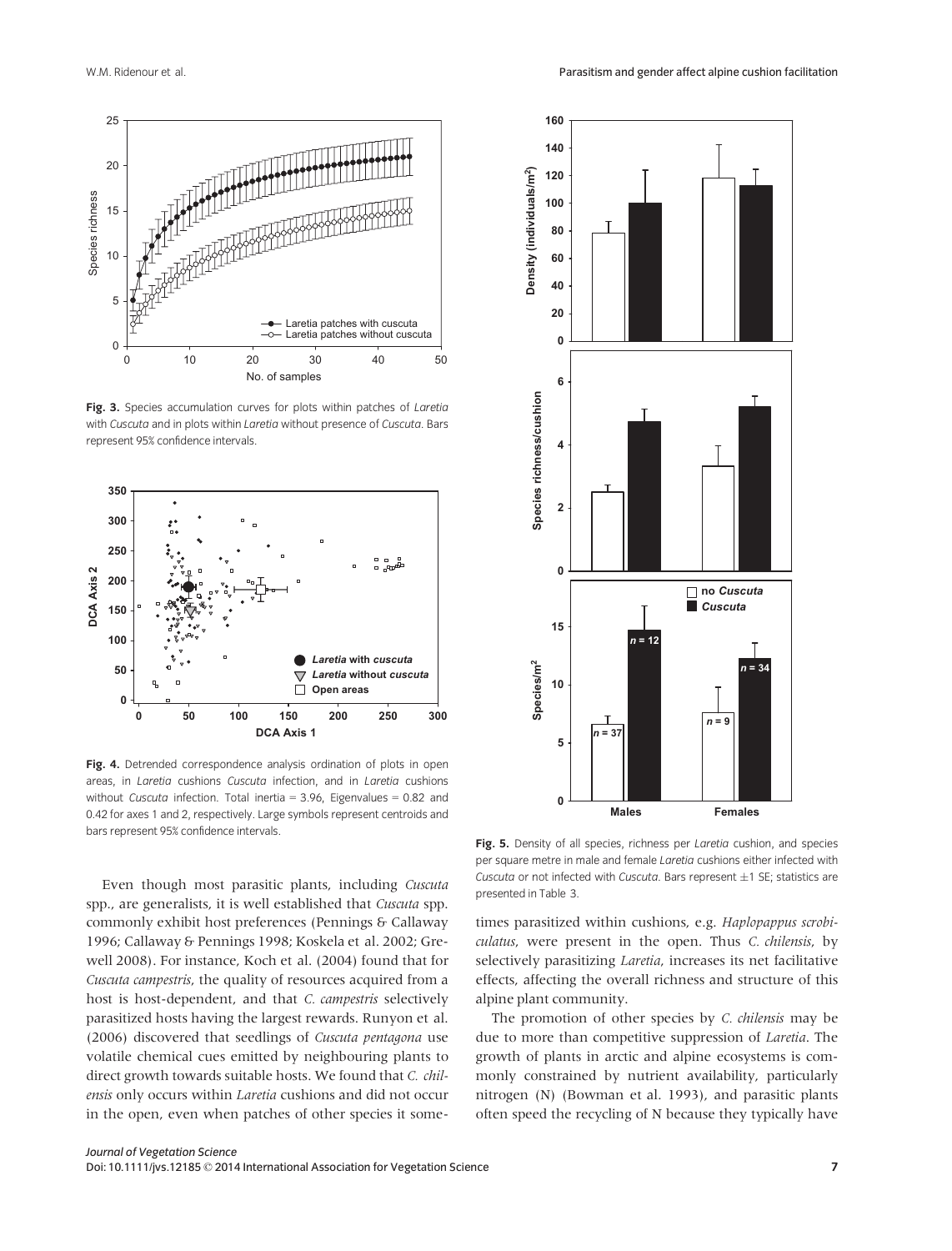Table 3. ANCOVA tables for total density and species richness of cushion using the gender of Laretia acaulis and Cuscuta chilensis infection status as factors (see Fig. 3).

| Source                     | df | Type III SS | Mean Square F-value |       | P > F    |
|----------------------------|----|-------------|---------------------|-------|----------|
| Density (not transformed)  |    |             |                     |       |          |
| Cushion area               | 1  | 19559.0     | 19559.0             | 18.44 | < 0.0001 |
| Cuscuta area               | 1  | 2756.0      | 2756.0              | 2.60  | 0.111    |
| Infection status           | 1  | 21.3        | 21.3                | 0.20  | 0.888    |
| Gender                     | 1  | 4392.8      | 4392.8              | 4 1 4 | 0.045    |
| Infection $\times$ gender  | 1  | 1506.8      | 1506.8              | 1.42  | 0.237    |
| Error: MS (Error)          | 86 | 91206.8     | 1060.5              |       |          |
| Richness (not transformed) |    |             |                     |       |          |
| Cushion area               | 1  | 36.38       | 36.38               | 16.57 | < 0.0001 |
| Cuscuta area               | 1  | 3.08        | 3.08                | 1.60  | 0.240    |
| Infection status           | 1  | 44.02       | 44.02               | 20.05 | < 0.0001 |
| Gender                     | 1  | 0.66        | 0.66                | 0.30  | 0.585    |
| Infection $\times$ gender  | 1  | 0.45        | 0.45                | 0.21  | 0.651    |
| Error: MS (Error)          | 86 | 188.79      | 2.20                |       |          |

much more N-rich leaves than non-parasitic plants in the same community (Quested et al. 2003; Watson 2009). For example, Quested et al. (2003) found evidence that the hemiparasite Bartsia alpina produced nutrient-rich, rapidly decomposing litter in sub-arctic communities, which were estimated to increase the total annual N input from litter to the soil by 53%. Similarly, in a temperate grassland system, Bardgett et al. (2006) found that parasitism of dominant, fast-growing grasses by the parasitic plant Rhinanthus minor resulted in changes to the soil microbial community that increased N mineralization and increased the availability of mineral N in the soil solution, the N source preferred by plants in temperate systems (see also Spasojevic & Suding 2011). The presence of the parasitic plant also increased plant community diversity, most likely due to the increase in available soil N along with the suppressive effect of R. minor on the dominant grass competitors. Yu et al. (2009) demonstrated that selective parasitism by Cuscuta campestris of the invasive Mikania micrantha increased soil resource availability and facilitated native plants. In our system, Cuscuta may also indirectly increase mineral nutrient availability to species growing with Laretia. As an annual, Cuscuta is likely to provide a pulse of N-rich litter towards the end of each growing season when it senesces, and this nutrient-rich litter may result in increased rates of nutrient cycling in Cuscuta patches within Laretia. However, further studies are needed to disentangle the exact mechanisms behind the direct and indirect relationships between Cuscuta, Laretia and the beneficiary species.

We found that infection of dioecious *Laretia* cushions with Cuscuta was female-biased, and there are several direct and indirect mechanisms that might determine this bias. As fruits, seeds and parts of plants of Cuscuta spp. are sometimes dispersed by birds and other mammals (Parker

& Riches 1993), it is possible that generalist frugivorous birds that forage on Cuscuta fruits and the fruits of female Laretia may asymmetrically distribute Cuscuta seeds by disproportionally visiting female plants, as observed in other studies (e.g. Tewksbury & Nabhan 2001; Carlo & Aukema 2005; Montesinos et al. 2007). Also, trade-offs often exist among sexes between allocation to growth, defence and reproduction due to limited resources (Herms & Mattson 1992). Male plants of dioecious perennial species are often larger and faster growing than female plants, because female plants commonly allocate more resources to reproduction than males (Jing & Coley 1990; Sarkissian et al. 2001). Even within a monecious species, interspecific competition may cause a shift in the sex ratio towards a larger proportion of male inflorescences due to the higher cost of female reproduction (Holzapfel & Mahall 1999). It is possible that a higher rate of Cuscuta infection of female Laretia results from the added costs of fruiting, because allocation of resources to reproduction may reduce allocation to defence. Gehring & Whitham (1992) found that female Juniperus monosperma growing under conditions of high abiotic stress averaged three times higher levels of infection by the parasitic mistletoe Phoradendron juniperinum than male trees, but observed no differences in mistletoe infection between male and female trees growing in less stressful conditions. Similarly, Koskela et al. (2002) found that Cuscuta europaea infecting female Urtica dioica host plants had higher biomass compared to parasites grown with male hosts.

In theory, due to the higher cost of female reproduction, female plants would occupy more favourable micro-sites while males might be restricted to less favourable microsites (Dawson & Ehleringer 1993). For instance, Eppley (2006) found that seedlings of the dioecious grass Distichlis spicata were twice as large when grown with male vs female conspecific competitors, and that female-dominated micro-environments are more nutrient-rich than male-dominated micro-environments. Thus, it is also possible that female *Laretia* cushions occupy more favourable micro-sites within our study site. However, Laretia sexes were thoroughly intermixed spatially, and recent analyses indicated there is no spatial structure in the distribution of sexes in Laretia (MC García and L.A. Cavieres, unpubl. results).

We found that facilitative patterns associated with the dioecious nurse plant Laretia acaulis increase substantially when the benefactor is parasitized by the holoparasite Cuscuta chilensis. Interestingly, female Laretia cushions were more infected with Cuscuta, and hence showed the strongest change in their positive effect on the beneficiary plant species assemblage. The role that parasitic plants play in promoting community diversity in the context of the continuum of facilitative to competitive interactions has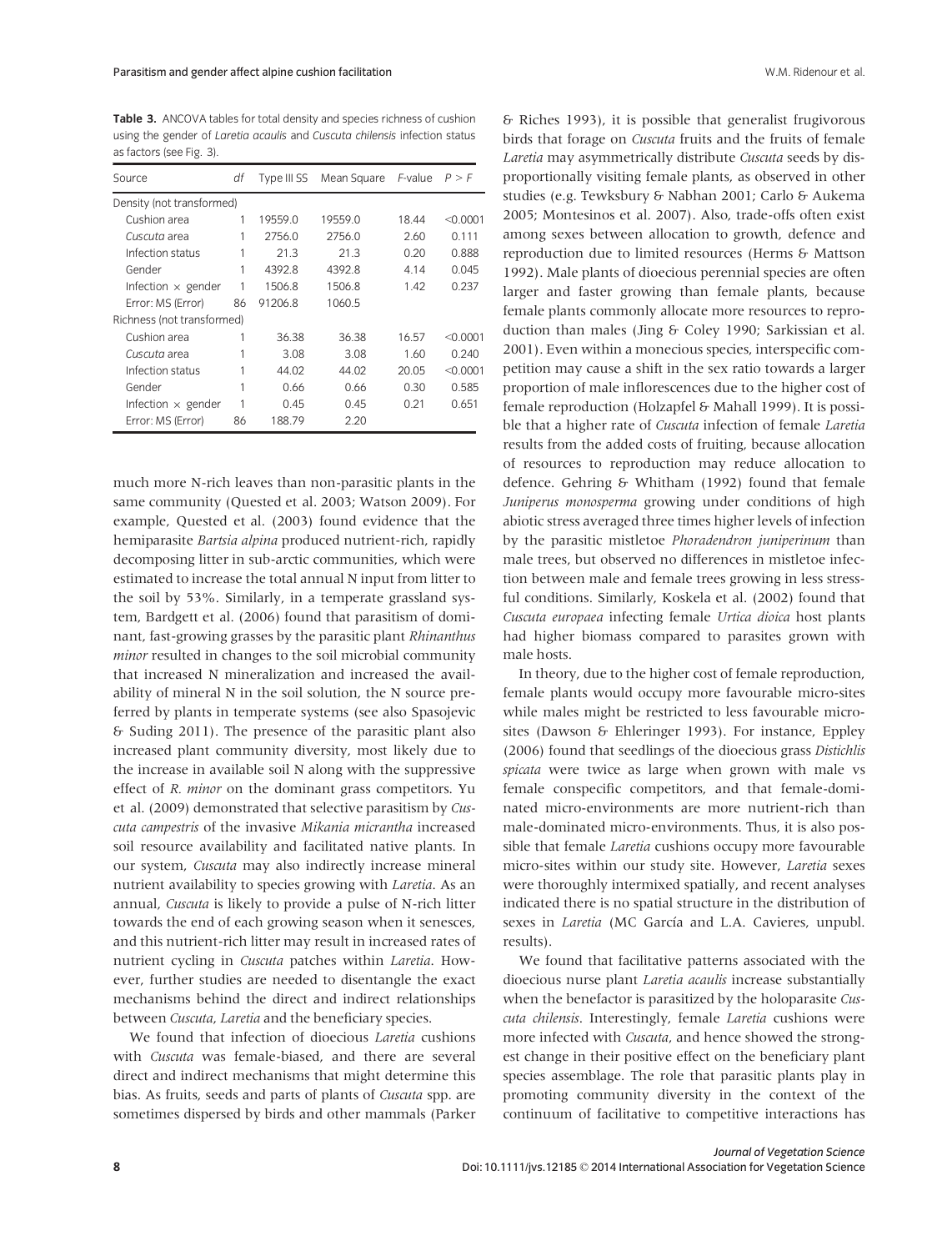not previously been addressed. Our results suggest that parasitic plants can have positive effects on whole-community diversity even when selectively parasitizing an important nurse plant. The results also suggest that indirect interactions can play important roles in determining plant community structure, as highlighted in some recent studies (Pages & Michalet 2003; Pages et al. 2003; Xiao & Michalet 2013).

# Acknowledgements

We gratefully acknowledge support provided to WR by the Institute of Ecology and Biodiversity (IEB) Postdoctoral Fellowship Program of the Government of Chile. We also thank FONDECYT 1090389, F ICM P05-002 and CONICYT PFB-023 for support provided to LC. RMC thanks the NSF EPSCoR Track-1 EPS-1101342 (INSTEP 3) and the International Programs at The University of Montana.

# References

- Ågren, J., Danell, K., Elmqvist, T., Ericson, L. & Hjältén, J. 1999. Sexual dimorphism and biotic interactions. In: Geber, M.A., Dawson, T.E. & Delph, L.F. (eds.) Gender and sexual dimorphism in flowering plants, pp. 217–246. Springer, Berlin, DE.
- Alliende, M.C. & Hoffmann, A.J. 1985. Plants intruding Laretia acaulis(Umbelliferae), a high Andean cushion plant. Vegetatio 60: 151–156.
- Badano, E.I. & Cavieres, L.A. 2006a. Impacts of ecosystem engineers on community attributes: effects of cushion plants at different elevations of the Chilean Andes. Diversity and Distributions 12: 388–396.
- Badano, E.I. & Cavieres, L.A. 2006b. Ecosystem engineering across ecosystems: do engineer species sharing common features have generalized or idiosyncratic effects on species diversity? Journal of Biogeography 33: 304–313.
- Bardgett, R.D., Smith, R.S., Shiel, R.S., Peacock, S., Simkin, J.M., Quirk, H. & Hobbs, P.J. 2006. Parasitic plants indirectly regulate below-ground properties in grassland ecosystems. Nature 439: 969–972.
- Bowman, W.D., Theodose, T.A., Schardt, J.C. & Conant, R.T. 1993. Constraints of nutrient availability on primary production in two alpine communities. Ecology 74: 2085–2097.
- Butterfield, B.J., Cavieres, L.A., Callaway, R.M., Cook, B.J., Kikvidze, Z., Lortie, C.J., Michalet, R., Pugnaire, F.I., Schöb, C., (...) & Brooker, R.W. 2013. Alpine cushion plants inhibit loss of phylogenetic diversity in severe environments. Ecology Letters 16: 478–486.
- Callaway, R.M. 2007. Positive interactions and interdependence in plant communities. Springer, Berlin, DE.
- Callaway, R.M. & Pennings, S.C. 1998. Impact of a parasitic plant on the zonation of two saltmarsh perennials. Oecologia 114: 100–105.
- Callaway, R.M., Callaway, R.M., Brooker, R.W., Choler, P., Kikvidze, Z., Lortie, C.J., Michalet, R., Paolini, L., Pugnaire, F.I., (...) & Cook, B.J. 2002. Positive interactions among alpine plants increase with stress. Nature 417: 844–848.
- Carlo, T.A. & Aukema, J.E. 2005. Female-directed dispersal and facilitation between a tropical mistletoe and a dioecious host. Ecology 86: 3245–3251.
- Cavieres, L.A. & Badano, E.I. 2009. Do facilitative interactions increase species richness at the entire community level? Journal of Ecology 97: 1181–1191.
- Cavieres, L.A., Arroyo, M.T.K., Molina-Montenegro, M., Torres, C. & Peñaloza, A. 2002. Nurse effect of Bolax gummifera (Apiaceae) cushion plants in the alpine vegetation of the Chilean Patagonian Andes. Journal of Vegetation Science 13: 547–554.
- Cavieres, L.A., Badano, E.I., Sierra-Almeida, A., Gómez-Gonzalez, S. & Molina-Montenegro, M.A. 2006. Positive interactions between alpine plant species and the nurse cushion plant Laretia acaulis do not increase with elevation in the Andes of central Chile. New Phytologist 169: 59–69.
- Cavieres, L.A., Badano, E.I., Sierra-Almeida, A. & Molina-Montenegro, M.A. 2007. Microclimatic modifications of cushion plants and their consequences for seedling survival of native and non-native herbaceous species in the high Andes of central Chile. Arctic, Antarctic, and Alpine Research 39: 229–236.
- Cavieres, L.A., Quiroz, C.L. & Molina-Montenegro, M.A. 2008. Facilitation of the non-native Taraxacum officinale by native nurse cushion species in the high-Andes of central Chile: are there differences between nurses? Functional Ecology 22: 148–156.
- Cavieres, L.A., Brooker, R.W., Butterfield, B.J., Cook, B.J., Kikvidze, Z., Lortie, C.J., Michalet, R., Pugnaire, F.I., Schöb, C., (...) & Callaway, R.M. 2014. Facilitative plant interactions and climate simultaneously drive alpine plant diversity. Ecology Letters 17: 193–202.
- Dawson, T.E. & Ehleringer, J.R. 1993. Gender-specific physiology, carbon isotope discrimination, and habitat distribution in boxelder, Acer negundo. Ecology 74: 798–815.
- De Bello, F., Doležal, J., Dvorský, M., Chlumská, Z., Řeháková, K., Klimešová, J. & Klimeš, L. 2011. Cushions of Thylacospermum caespitosum (Caryophyllaceae) do not facilitate other plants under extreme altitude and dry conditions in the north-west Himalayas. Annals of Botany 108: 567–573.
- Dvorsky, M., Doležal, J., Kopecký, M., Chlumská, Z., Janatková, K., Altman, J., de Bello, F. & Řeháková, K. 2013. Testing the stress-gradient hypothesis at the roof of the world: effects of the cushion plant Thylacospermum caespitosum on species assemblages. PLoS One 8: e53514.
- Eppley, S.M. 2006. Females make tough neighbors: sex-specific competitive effects in seedlings of a dioecious grass. Oecologia 146: 549–554.
- Gehring, C.A. & Whitham, T.G. 1992. Reduced mycorrhizae on Juniperus monosperma with mistletoe: the influence of environmental stress and tree gender on a plant parasite and a plant–fungal mutualism. Oecologia 89: 298–303.